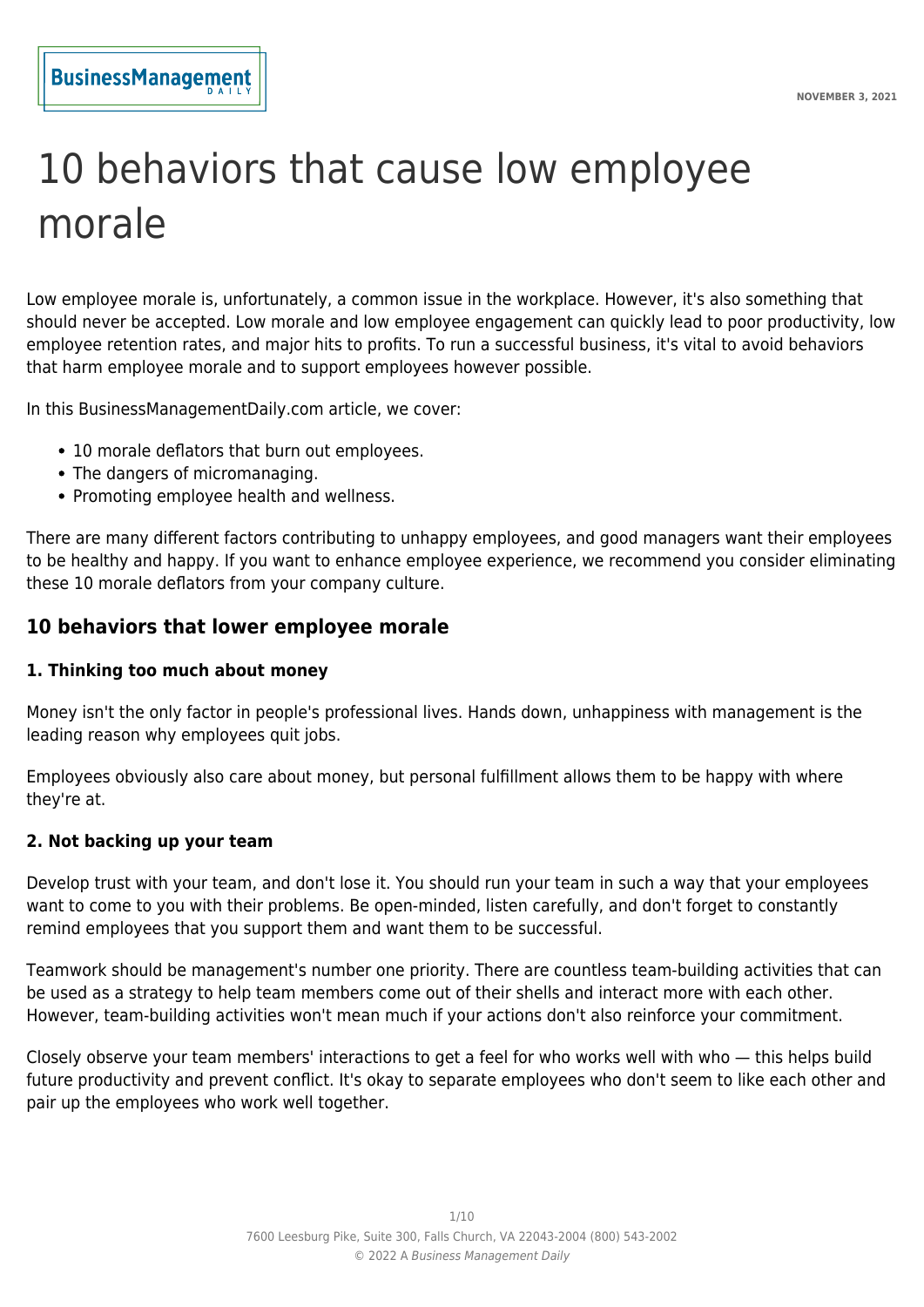2/10 7600 Leesburg Pike, Suite 300, Falls Church, VA 22043-2004 (800) 543-2002 © 2022 A Business Management Daily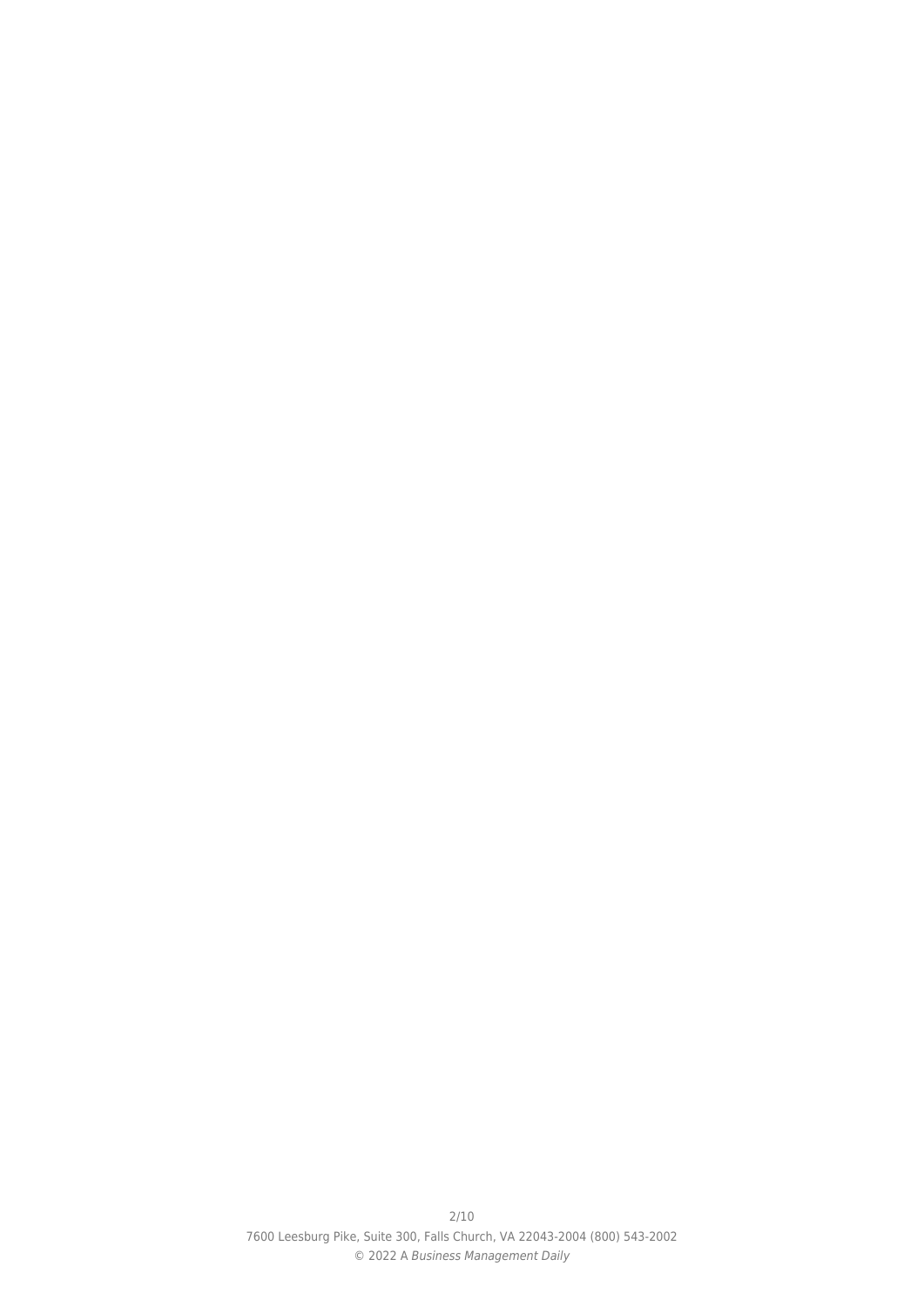3/10 7600 Leesburg Pike, Suite 300, Falls Church, VA 22043-2004 (800) 543-2002 © 2022 A Business Management Daily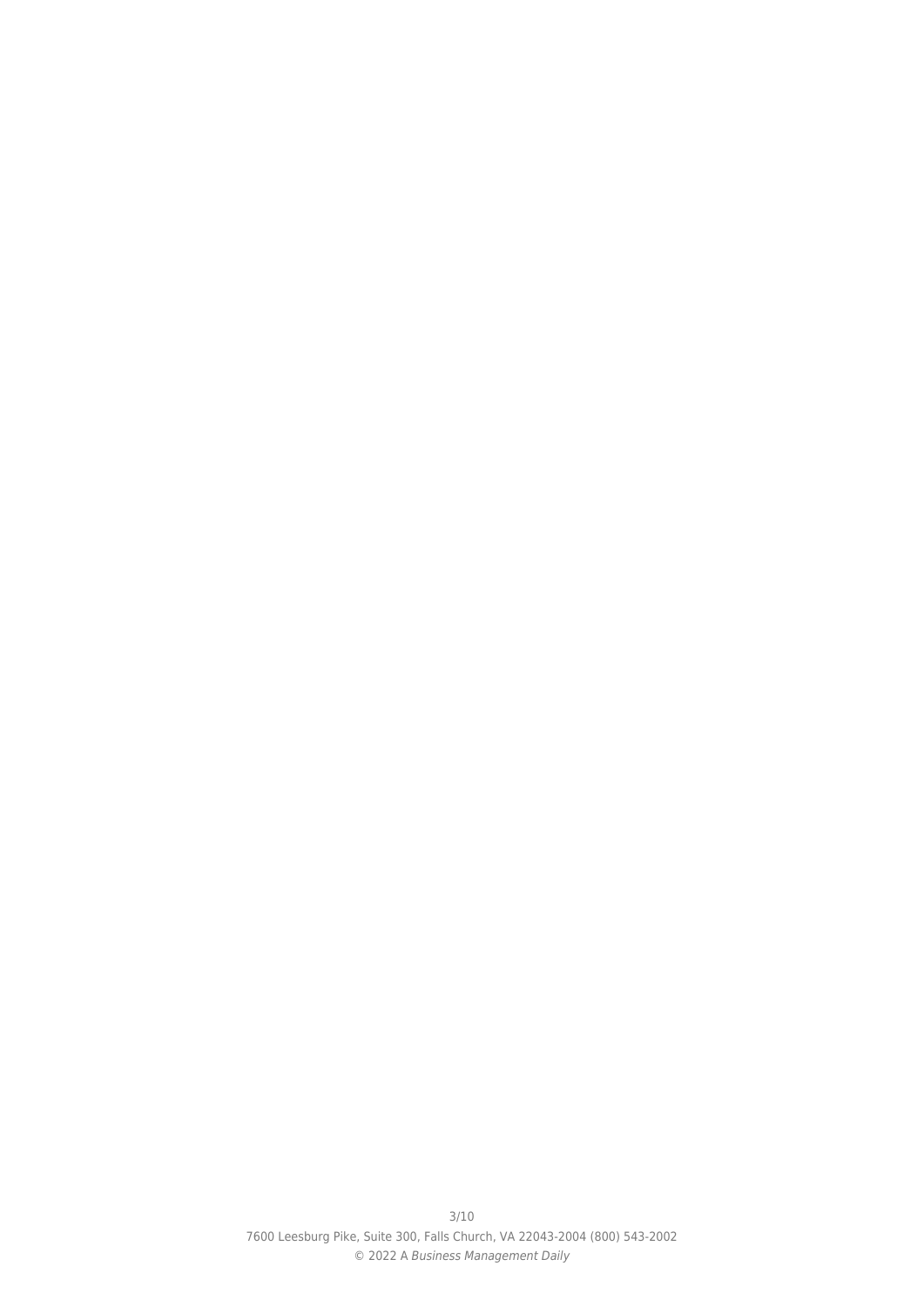4/10 7600 Leesburg Pike, Suite 300, Falls Church, VA 22043-2004 (800) 543-2002 © 2022 A Business Management Daily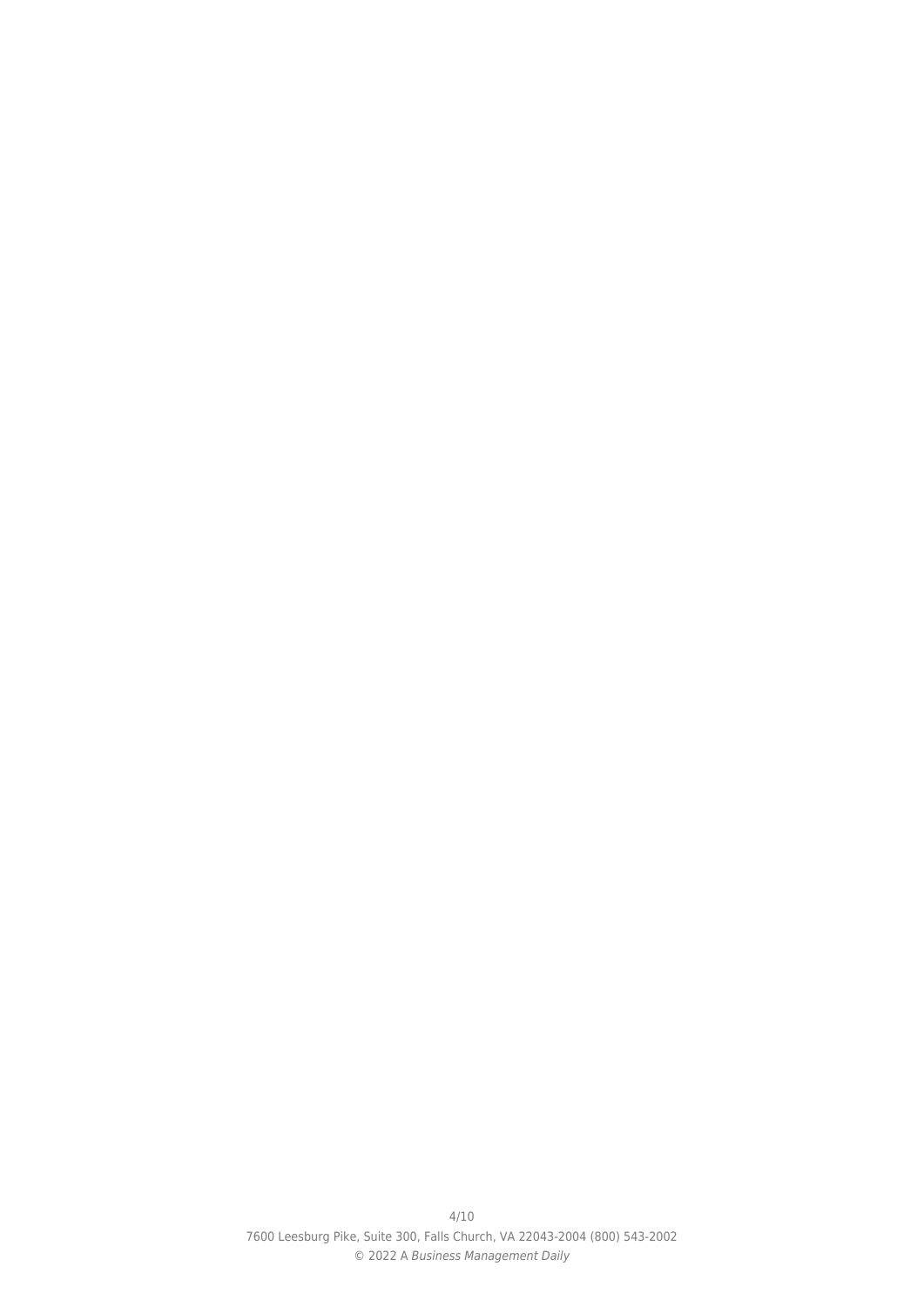10 behaviors that cause low employee morale



#### **3. Keeping the doors closed**

Give your workers the time of day instead of cutting them off to take phone calls. While it's ok to have time to yourself to work and focus, effective communication is a leading attribute of workplaces with high morale. Frequent positive employee engagement is the heart and soul of every [successful business](https://intranet.ecu.edu.au/__data/assets/pdf_file/0019/501634/Communication-practices-for-managers-Jan15.pdf).

## **4. Only oiling wheels that squeak**

Let's be honest, some managers are incredibly bad at reading the emotions of their employees, and failure to do so results in high employee turnover and low employee satisfaction. Don't just address problems when they blow up, and don't assume employees who don't complain often don't have concerns.

One way you can check in with employees is by regularly scheduling one-on-one meetings to discuss individual progress. Be prepared with a set of questions for each employee, and record their answers for additional analysis later on. It's fine to use a voice recorder to track conversations, especially dealing with conflicts where a legal case could be involved.

Playing favorites isn't conducive to a strong team, so make it your main goal to maintain a smiling staff environment where every employee feels their needs are being sufficiently taken care of.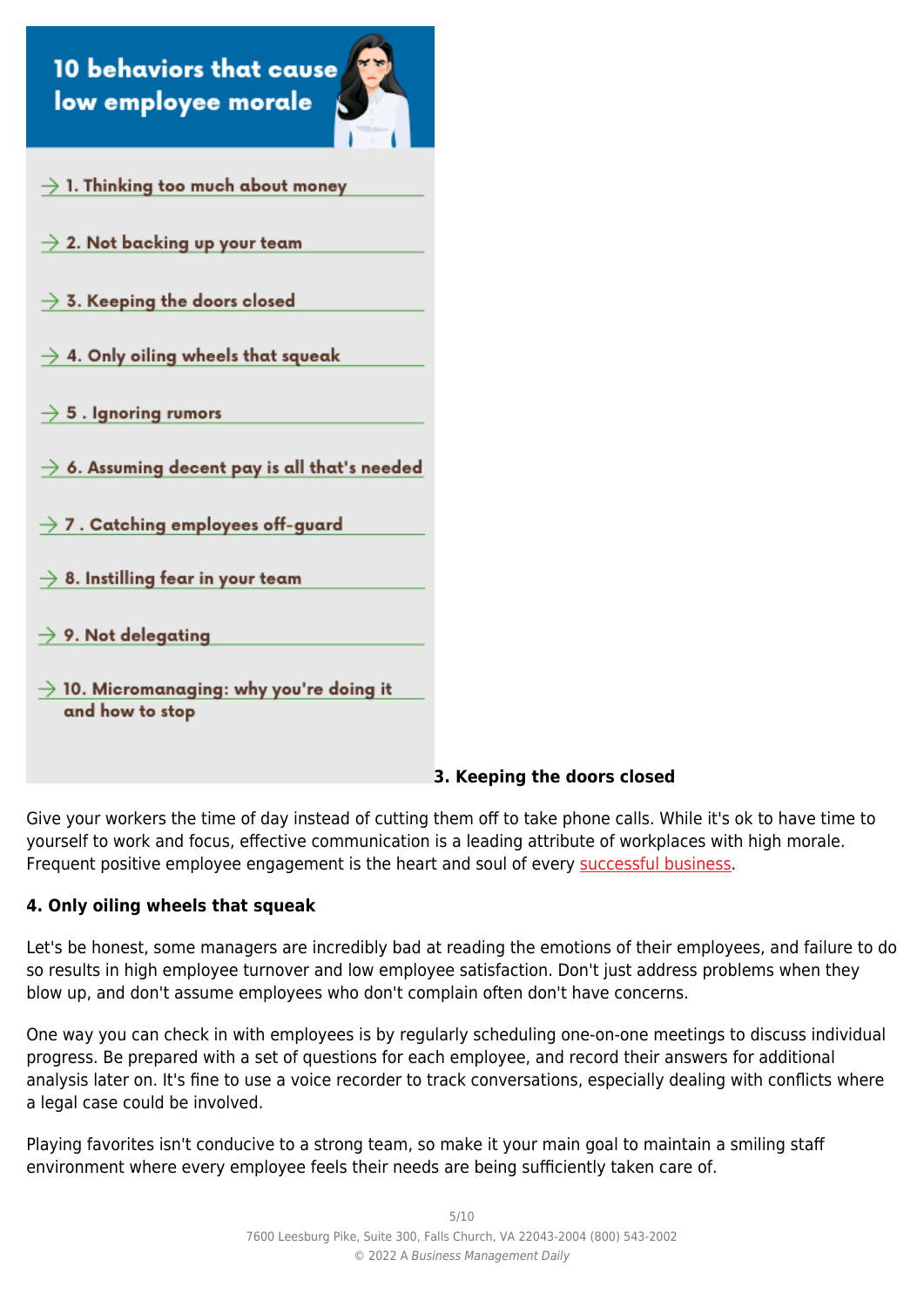#### **5 . Ignoring rumors**

Don't ignore toxic rumors circulating through the workplace. Sure, some gossip is bound to happen, and could even in some cases be healthy. However, malicious words and toxic gossip create an unhealthy work environment for everyone.

Treat every employee equally by genuinely caring about how they feel and function at work. Address large rumors by calling meetings, sending group emails, having one-off conversations, or whatever seems appropriate for the situation. Such issues can escalate to harm morale, productivity, and the mental health of employees.

Stay aware of drastic changes in employee attitudes as this can be a sign that something is going on. The manager's job is to constantly monitor the wellness of employees, and communication is key. Simple questions, like "How are you feeling today?", go a long way with employees.

#### **6. Assuming decent pay is all that's needed**

Let's face it, most employees wouldn't be at work if it weren't for the pay. However, paying your employees, even if it's well, isn't enough to keep an employee happy and engaged in the workplace. Positive reinforcement, and saying "thank you" does more good than you might think. It doesn't matter how much money someone is being paid; if an employee has to spend their day dealing with poor management or dealing with poorly delegated tasks, they'll likely get tired of the job and start looking for something new.

Even worse is if an employee's pay doesn't match the value they bring to the organization. Many employees are more valuable than what they're being paid and because the workplace can be driven primarily by competition and profits, negotiating pay can be difficult for employees. Employers who pay poorly typically always have a general feeling of low morale in the workplace. It's human resources' job to ensure each employee is paid a liveable rate.

Acceptable pay varies from location, but MIT has a living [wages calculator](https://livingwage.mit.edu/) to help understand how much workers need to survive. Just type any US location into the calculator, and it will spit out some legitimate numbers for reference when establishing pay rates. Though keep in mind that these suggestions are a floor, not a ceiling, and may not quite reflect a high standard of living.

Don't forget that underpaying employees creates a lack of trust on top of creating morale issues. Your team's morale should be worth more to you than extra short-term cash. Instead of maximizing earnings, you should work on building a strong team and solid staff morale. Building a tight-knit team that sticks together will benefit you much more in the long scheme of your business.

## **7 . Catching employees off-guard**

Don't surprise your employees with a poor performance review. It's your job as a leader to immediately address issues with team members to make them aware of short fallings.

Let's face it, you can't afford to beat around the bush as a manager. If you want productive employees, you've got to be persistent with them. Give employees their space, but kindly check in frequently if you want to maximize productivity.

#### **8. Instilling fear in your team**

Although leading by fear can get results, it has some toxic consequences. There's no reason to make your employees feel scared or bad about themselves. The power of positive action and thinking promotes high employee morale among staff members, so you should make it a general rule of thumb to eliminate negativity from the equation.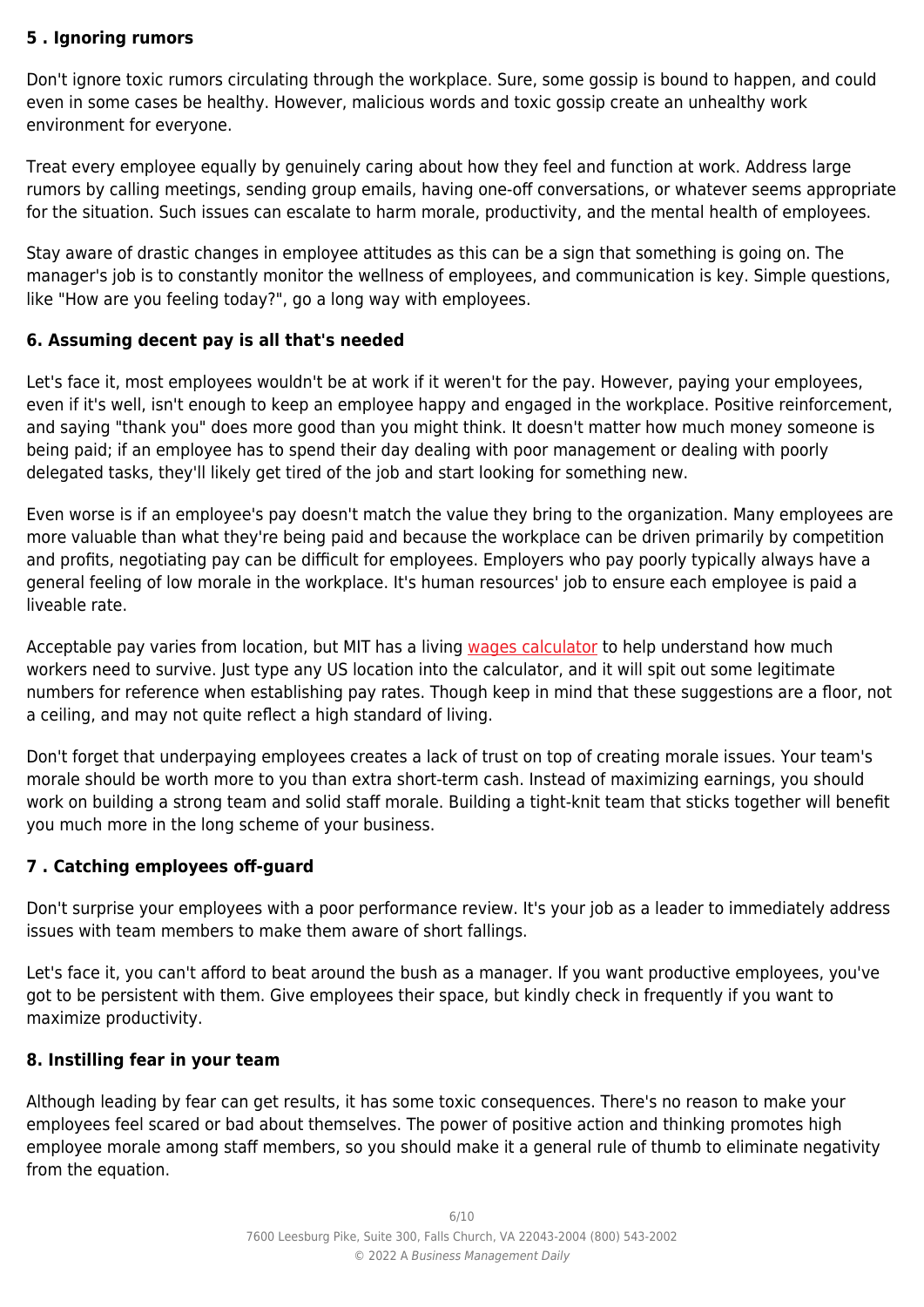Encourage employees to ask questions as much as possible, and don't react negatively when an employee doesn't understand. Besides, it's your job to ensure employees fully comprehend their responsibilities in the workplace. In fact, the manager should feel responsible for employees who underperform due to incomprehension.

That doesn't mean that you shouldn't address poor performance and behavior, but doing so in a constructive way will get you much further.

## **9. Not delegating**

There's nothing more degrading to an employee than having to constantly stand and watch their manager not trust them to take care of things.

Giving employees more ownership over projects allows them to become more engaged in their job. That being said, the better you can train your employees to handle the hard jobs, the more fulfilled they'll feel, and the easier it will be to delegate the work.

You may feel that you can do something better than another employee, but that doesn't mean you should make stand on the sideline for more time than necessary. Sure, it's important to demonstrate the correct way to do the job, but it's also vital that you free up some of your own time by allowing the employee to become excellent at their job. After all, practice might not make perfect, but it certainly improves performance.

## **10. Micromanaging: why you're doing it and how to stop**

Micromanagement in the workplace is a huge moral deflator because employees feel either overwhelmed or undervalued by a manager who constantly stares over their shoulder. Not to mention it's a huge waste of time for a manager to be doing other people's jobs. Since the manager's job is to assign work and help with workflow, it's beneficial for them to avoid micromanaging at all costs.

Good managers see their employees as diverse and valued team members they can delegate almost any task to. It's a constant balance between providing hands-on supervision without excessive monitoring.

## **Are you a micromanager? Here are a few traits to look out for and avoid when running your ship:**

## **The belief that you need to excel better than all employees**

The 'alpha' manager exists in almost every field. While a confident manager can be a strong leader, a manager who thinks they can do everything better causes the workplace to suffer due to poor delegation and low employee morale.

One of the most important things to understand is that *it's okay* for employees to outperform their managers in some fields. Managers who can't share workloads end up exhausted and cranky, while organized managers end up not having to worry about much. Mangers look good when their employees look good. Each person's strengths are an asset, not a threat.

#### **Low tolerance for mistakes**

The worst thing you can do as a leader is to degrade your employees when they don't perform sufficiently. In actuality, the first thing you should do as a manager is to evaluate whether or not your poor-performing employee is insufficiently working because of bad management. Oftentimes, the best way to prevent future mistakes is training. If your employees are properly trained, the chances of them making a mistake are greatly reduced. So consider mistakes as learning opportunities, and remember that everyone learns differently.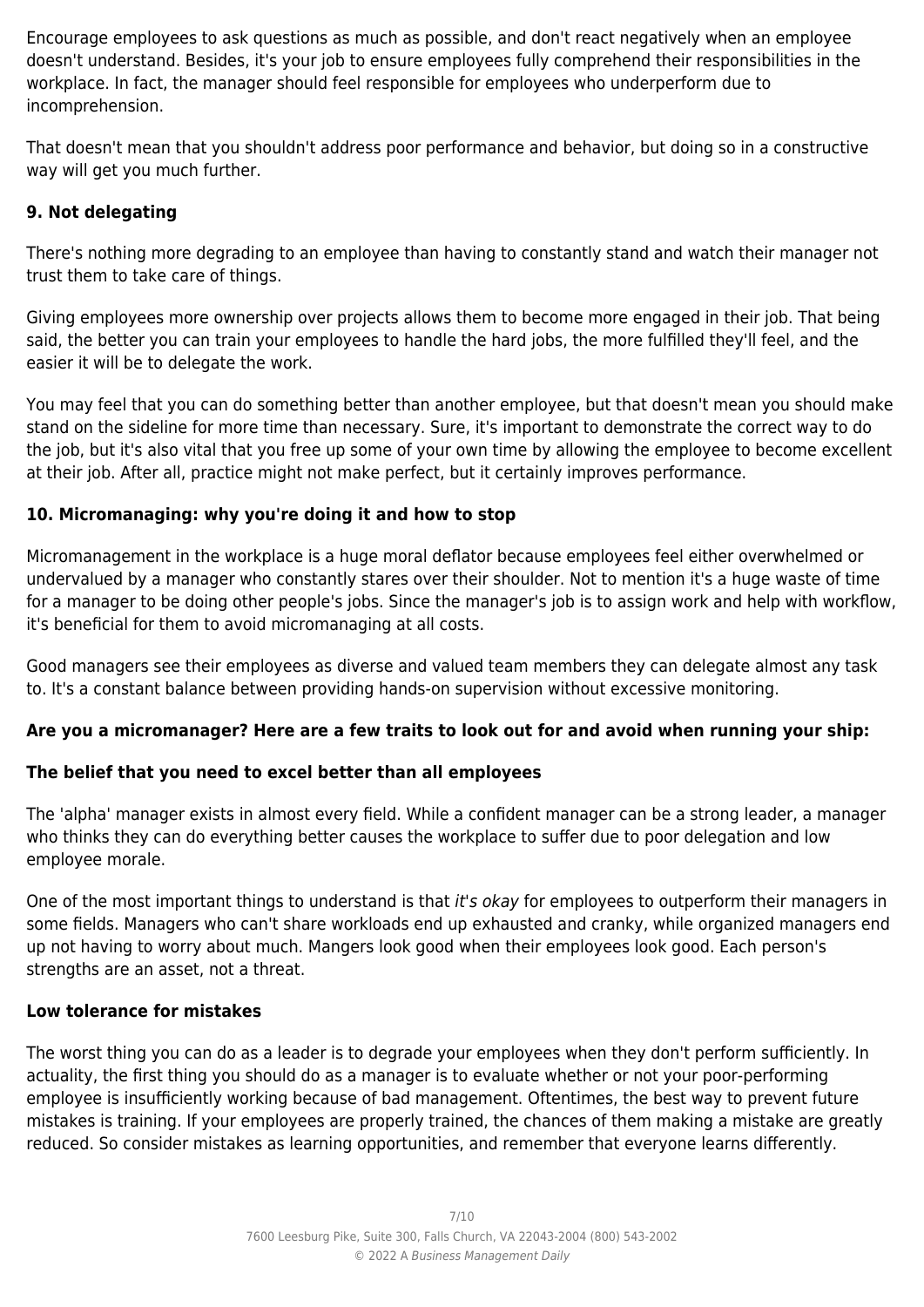Additionally, employee recognition is something managers should practice at any opportunity. Simple notions like a lively "nice job!" or "you've almost got it!" are great ways to produce positive productivity in the workplace. Even if they make a mistake, if the intention was good and they put in a lot of work, recognize it.

#### **You rarely delegate tasks**

Trying to do everything yourself as a manager is pointless. Thinking of your employees as resources will help you delegate tasks better. A good way to be a good delegator is by breaking down and identifying each employee's strengths.

Have confidence in your employees. Part of gaining the confidence to delegate difficult tasks to employees is by hiring a strong team. Managers should be extremely selective about who they hire. However, you can also train employees on certain tasks. You probably weren't a pro at every job duty when you first started out. Employees also need practice.

#### **Requiring Frequent Updates**

It's vital for a manager and their employees to stay connected. However, people who are good at their jobs might resent the fact that their supervisor feels the need to babysit them. At the end of the day, if your employees are getting their work done satisfactorily, then there's no need to check up with them so often.

However, being organized about work completion is perfectly okay. In fact, using spreadsheets and checklists is a great way to ensure work gets done from afar without your employees feeling like they are being studied. Lots of project management tools can keep the team up to date, without feeling micro-managed.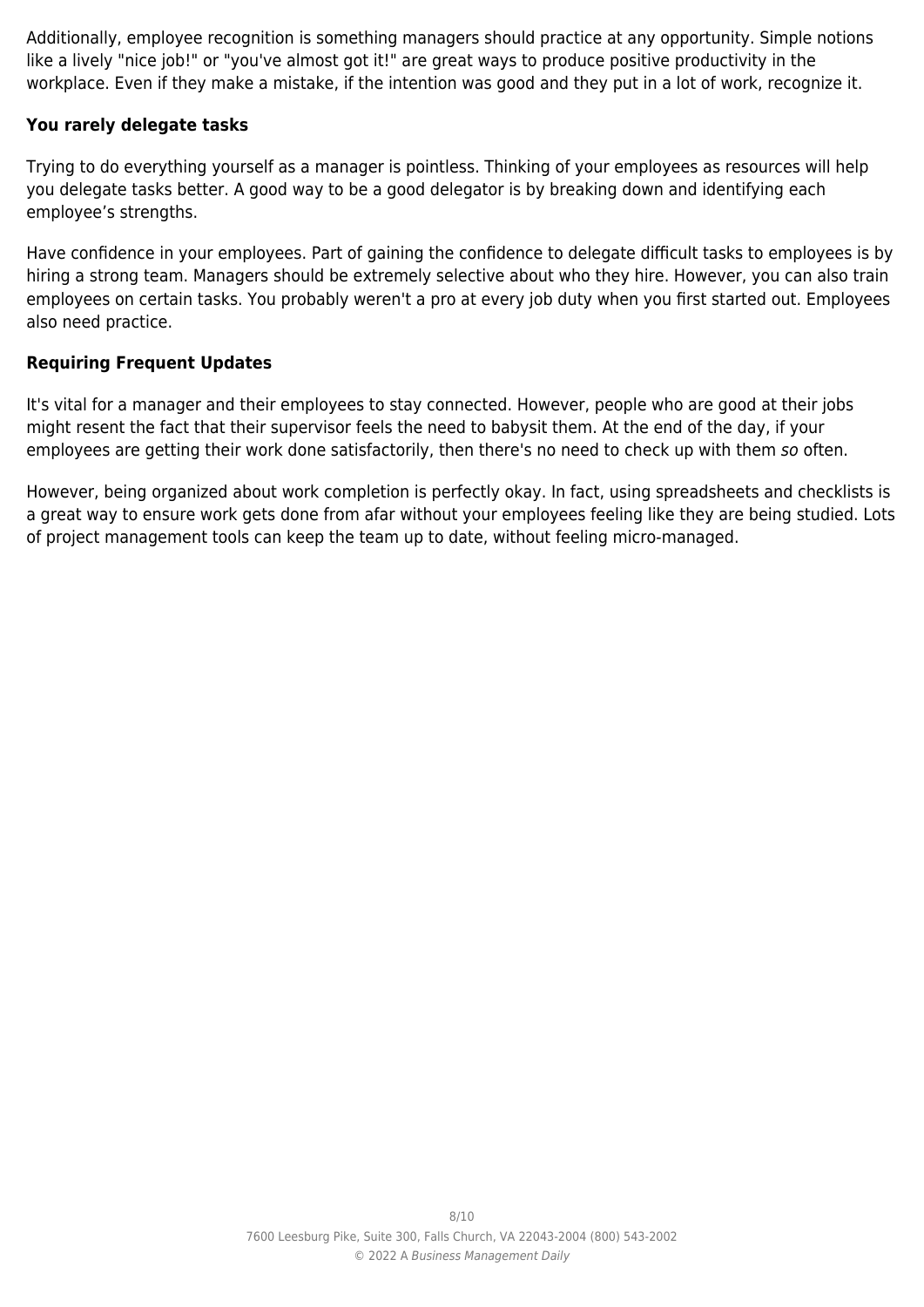# **Physical and mental health**

# **in the workplace is vital**

The manager's job isn't to complete the task but rather facilitate a [healthy](https://www.mentalhealth.org.uk/a-to-z/p/physical-health-and-mental-health) way for employees to complete their daily work. That being said, a good manager should evaluate the physical and mental health of workers and also make an attempt to influence both for the better.

Actually caring about employees involves closely monitoring their physical and mental health to decide if they're doing okay. Think of it as a way to selflessly promote productivity in your workplace. Although you can't control what your employees do, but you can control their work environment and promote healthy behaviors.

## **Here are a few ideas for promoting healthy and production and production workers.**

## **Provide healthy snacks**

You can't control what your employees eat inside or outside of work, but placing healthy options is always a good idea. Harvard University studies show that [healthy eating keeps energy levels high,](https://www.health.harvard.edu/healthbeat/eating-to-boost-energy) so it's a no-brainer to put foods like bananas, nuts, whole-grain crackers, etc. out on the table. You don't want your workers going hungry.

# **Encourage gym membership/regular exercise**

Exercise boosts oxygen circulation inside the body allowing it to use energy more efficiently. If you notice an employee who constantly drags, you might use positive influence like a gym pass (or some other outdoor activity) as an incentive for good performance for the whole company. Do be careful not to offend employees in the process.

## **Ensuring a good work/life balance**

Hard work is good, but burnout is bad. You don't want your workers going too hard. Yes, there are some all-stars who you could let work overtime occasionally, but you'll get a higher retention rate in general with employees if you give them plenty of time to live their lives outside of work.